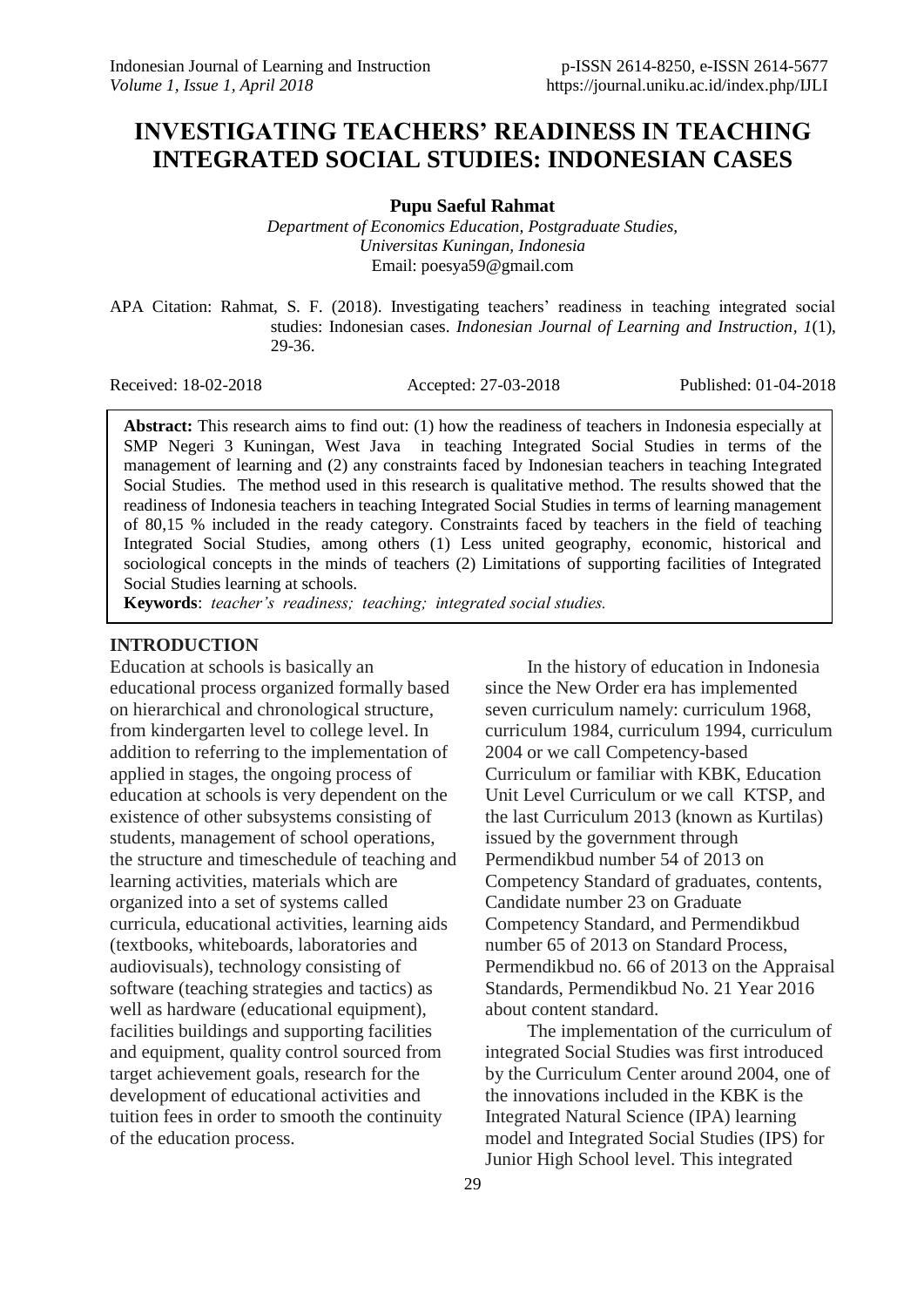Investigating teachers' readiness in teaching integrated social studies: Indonesian cases

learning model requires, among others, that an Integrated Natural Sciences consisting of physics, biology and chemistry is taught by one teacher, as well as an Integrated Social Science consisting of geography, history, economics, sociology as well as one teacher only. This change certainly requires readiness of the teacher one of them in the management of learning from the planning stage of learning, the process of teaching and learning in the classroom until the stage of assessment (evaluation) ability of learners.

The integrated learning model raises the pros and cons in various circles, especially among teachers who have been accustomed to teach only one field. Geography teachers, for example, said they would find it difficult to teach economics, as well as economics teachers, saying they would find it difficult to teach geography. Nevertheless, not a few geography or economics teachers who regard the integrated learning model as a challenge and must be answered by increasing the knowledge of the teachers, either through formal education or through self-study. In connection with this implementation, especially in Junior High school, Integrated Social Studiesteachers are one of the key factors that play a key role, because they are the ones who will eventually implement the curriculum in the classroom, so that the achievement of the competency standards of the graduates. No matter what curriculum and educational system is available, without the support of qualified teachers, it will be in vain. Teachers will remain at the forefront of creating competent human resource quality as mandated in the Curriculum 2013 (or we call Kurtilas).

Based on KTSP and Kurtilas which requires that the field of Integrated Social Studies consisting of geography, history, economics and sociology is only taught by one teacher alone becomes a separate issue related to the educational background of teachers who teach Integrated Social Studiescomes from different disciplines and before Integrated Social Studiesapplied they only teach one field of study only in accordance with the

background of the discipline it possesses. This change necessarily requires the readiness of teachers, one of which relates to the ability of teachers in the management of learning. Plus a variety of obstacles both concerning facilities that support teaching and learning activities in this case related to learning Integrated Social Studies Based on the problem identification, the problem in this research is limited to the readiness of the study subject teachers in teaching Integrated Social Studiesin terms of the management of learning.

Based on the description above, the formulation of the problem in this study are: (1) How is the readiness of teachers in SMP Negeri 3 Kuningan in teaching integrated Social Studies in terms of the management of learning? (2) What are the constraints faced by teachers in SMP Negeri 3 Kuningan in teaching Integrated Social Studies?

#### **METHOD**

The method used in this research is qualitative method. The research was aimed at 6 teachers of integrated Social Studies as research sample. The collection was done by interview, observation and spreading the questionnaire as much as the number of samples from the research. Questionnaire addressed to Social Studies teachers consists of 2 aspects namely the preparation of lesson plans and aspects of the implementation of teaching and learning interactions. For the questionnaire, the compilation of the lesson plan consists of 21 items and aspects of the implementation of teaching and learning interaction consists of 25 items.

The survey instrument contains a number of variables to test for significant differences based on the firms' characteristics and the owner managers' profile. Tables 2 and 3 provide summary statistics on the main variables of interest and information about Mauritian SMEs. The majority of the questionnaires were completed by the owner manager of the firm or his/her representatives, which in most of the cases were close family members that had been appointed as director. The presence of family members increases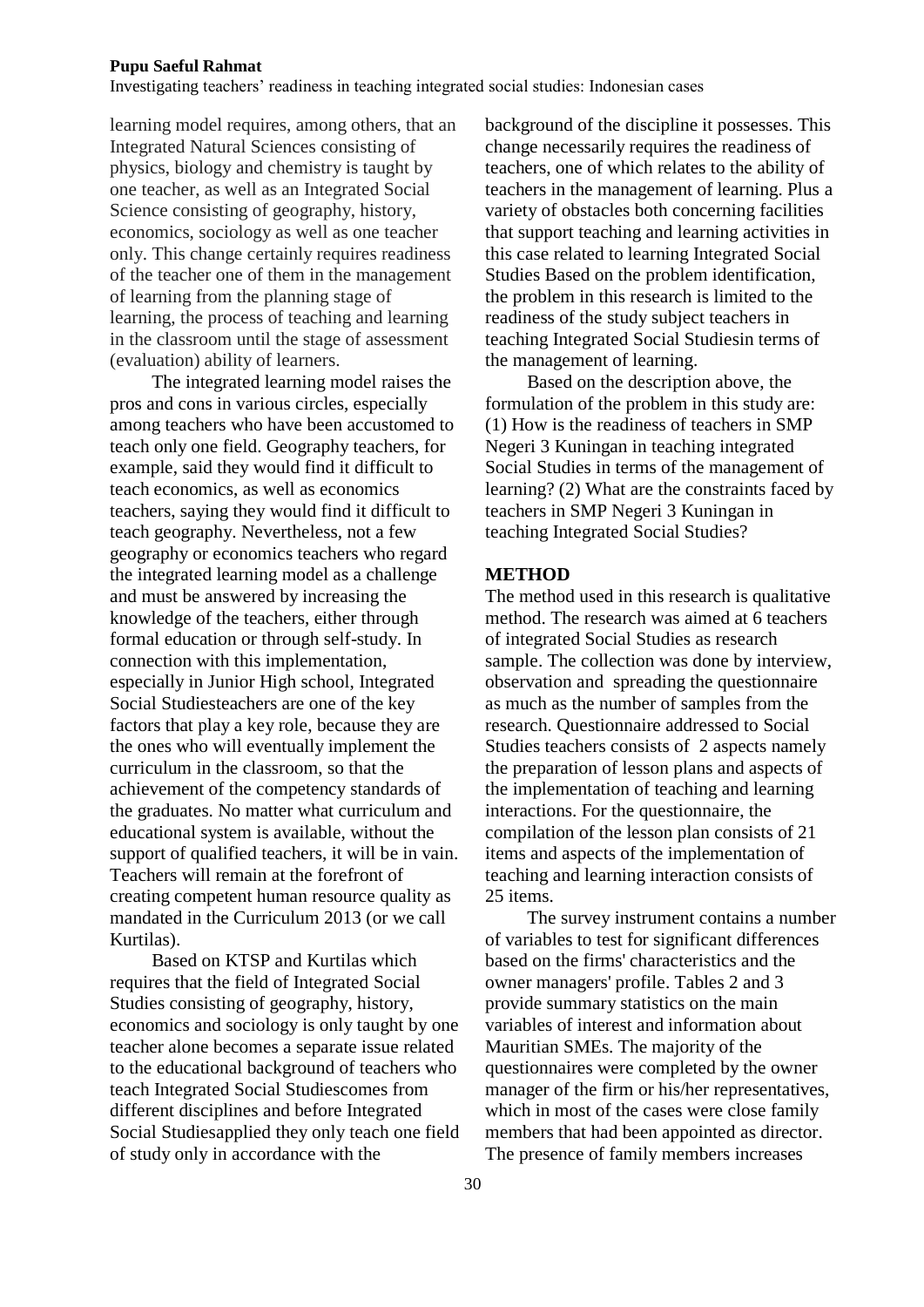confidence in the completeness and reliability of the information provided.

### **RESULTS AND DISCUSSION**

This study aims to find out how the readiness of teachers in the field of teaching integrated Social Studiesin SMP Negeri 3 Kuningan as a place of the research. Based on the questionnaire results, observations and interviews have been done on each respondent, the results obtained of the research as follows: The author distributed the questionnaire as many as the number of samples from the research that is to 6 teachers of Integrated Social Studies Questionnaire addressed to Social Studiesteachers consists of 2 aspects namely the preparation of lesson plans and aspects of the implementation of teaching and learning interactions. For the questionnaire, the compilation of the lesson plan consists of 21 items and aspects of the implementation of teaching and learning interaction consists of 25 items

#### **Preparation of learning plans**

The data processing of each questionnaire answered by the respondent has the following description: For the learning plan indicator, the teacher has very well arranged the lesson plan (100%), the discipline in preparing the lesson plan, and the teacher uses the lesson plan in the class according to lesson plan has been compiled (100%). In the indicator of the subject matter, the teacher has been very good at regular and systematic material presentation (100%), both in carrying out past material repetition and relating it to new material (85.15%), either in concluding the material at the end of the lesson (85% ) and very good at compiling the subject matter (100%).

In teaching method indicator, teachers have used various methods and in accordance with the material characteristic (100%), good enough in using the existing media facilities according to the method used (78%) and good enough in applying teaching methods that make students active. In learning media indicator, teacher believes very well that learning media is very supportive of the

achievement of competence to be mastered (100%), teachers also have good enough in using instructional media in accordance with the applied method (68%), but in using media that varies less (51%), and less media planning (52%), this is because of the lack of availability of Integrated Social Studieslearning support media at schools.

For indicators of reading sources, teachers have delivered materials from other sources well (77%), provided information about the literature to be used in learning (87.75%) and designed the use of the student handbook very well (89.75%). In the assessment indicator, the teacher assigns the students home duties and assesses (100%), the teacher is also good at making the final assessment directly or indirectly (76%), the teacher also assesses the students when the learning process takes place (68%).

The indicator of time allocation given to Integrated Social Studies according to teachers are still insufficient (53%), this is because the material taught very much.

## **The implementation of teaching and learning interactions**

The data processing of each questionnaire answered by the respondent has the illustrated picture as follows: From learning skill indicators, the teacher did the material orientation well (78%), apperception to the students very well (85.75%) and motivated the students well (84.15%). From the indicator of the presentation of the material, the teacher is very good in mastering the material of Social Studies (100%), presents the material clearly to the students (100%), and presents the material systematically (89,75%). From the teaching method indicator, the teacher has used very well-planned methods (96.75%), and taught using well-varied methods (78%), but still lacks in linking methods with available media facilities (53%).

From learning media indicator, teachers have used appropriate media of instructional material very well (85,75%), but still less in media usage / teaching aids and various media (51%). For communicative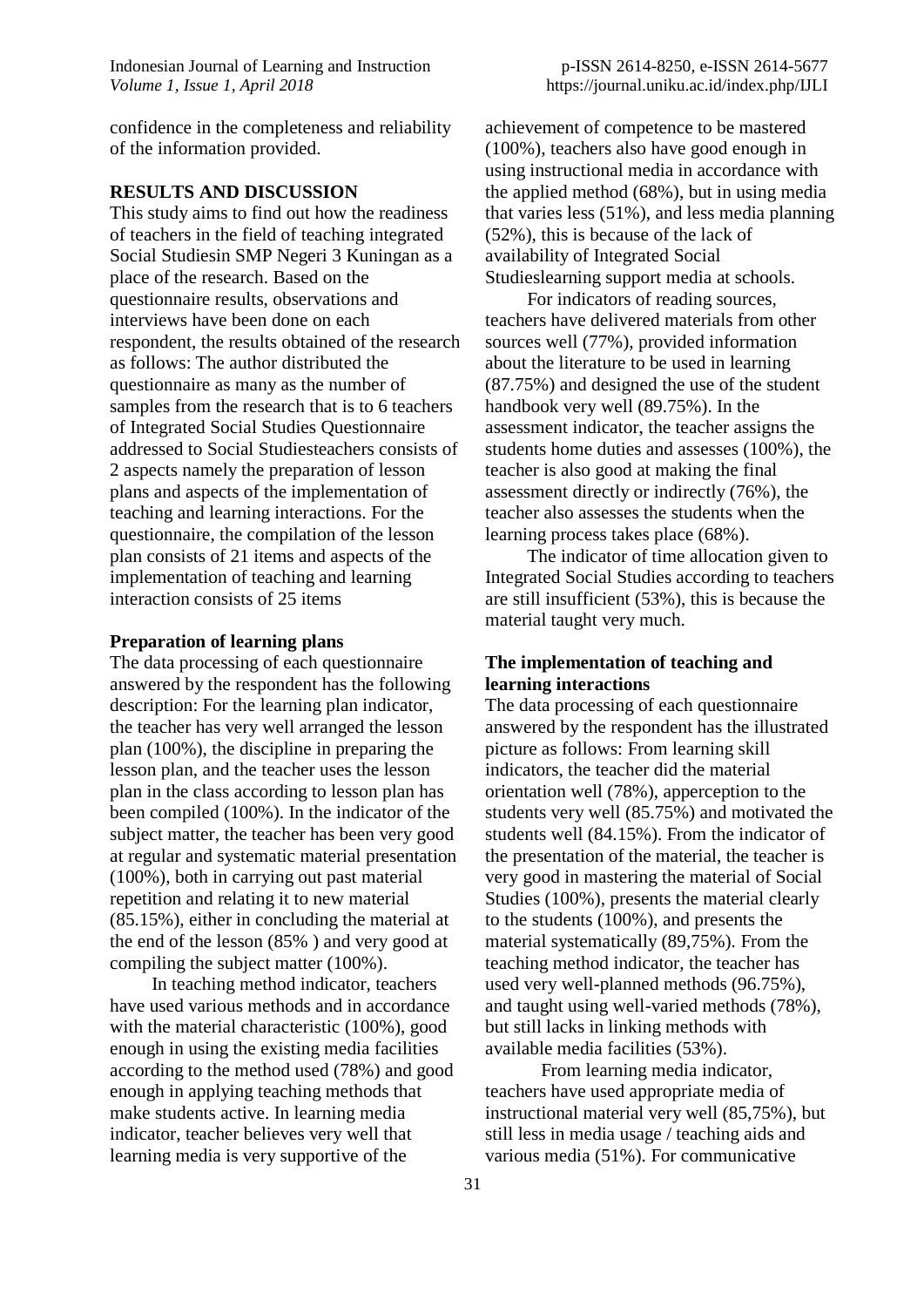Investigating teachers' readiness in teaching integrated social studies: Indonesian cases

discussion and interaction indicators, teachers communicate very well (94.85%), and very good at interacting and involving students (95,50 %). For motivational indicators, teachers provide motivation to students while teaching and learning process takes place in the classroom well (78%) and on indicators of organizing teacher activities have been very good at organizing learning activities (100%).

In the indicator of interaction with students communicatively very well done by the teacher (100%). For indicators of inferred learning, teachers have concluded learning materials well (79%) and for teacher feedback indicators have been very good at giving feedback (100%). For the learning appraisal indicator, the teacher has given the post test at the end of the lesson (78%) with good category, and gives assessment during the learning process (74.45%) but rarely prepretests lesson (45%). In the indicator of the use of time, the teacher opened the lesson on time (100%), presented the core material on time (93.90 %), but in the end of the teaching and learning process is still in enough category (58.15 %), this is due to Integrated Social Studiesmaterial which will be submitted quite a lot, but the allocation of available time is very less according to the teacher.

#### **Teachers' readiness**

The average readiness of teachers in teaching Integrated Social Studies in terms of preparation of lesson plans. The result of the research based on the questionnaire of the compilation of the lesson plan shows that the average of teacher preparedness in teaching Integrated Social Studies at SMP Negeri 3 Kuningan is 78,25 % included in good category. The results of the research based on questionnaire implementation of teaching and learning interaction shows that the average of teachers preparedness field in teaching Ingrated Social Studies at SMP Negeri 3 Kuningan 85.95% included in either category. Thus, the teachers of the field of teaching Integrated Social Studies at SMP Negeri 3 Kuningan has been able to describe the competence of learning according to Kurtilas

and has been able to organize learning activities well and planned. Form of assessment according to Kurtilas also been applied by the teacher of cognitive, affective and psychomotor assessment and this is reflected in the implementation plan of learning made by an integrated Social Studies teacher at SMP Negeri 3 Kuningan. However, the obstacles in the preparation of lesson plans according to the teachers is in allocating time, due to the many Integrated Social Studies material, the difficulty in adjusting the method with the learning model considering the background of students who are not all the same.

Based on the results of interviews with teachers the difficulties they experienced in the implementation of teaching and learning interaction, especially when they have to deliver material that is not in accordance with educational background, as well as teachers who have the background of geography education should convey the subject of historical material. According to them the historical science base tends to be memorable and enrichment whereas geography tends to the technique and mastery of concepts. This, implicated in the implementation of learning that goes just to convey the contents of the book because the mastery of historical material has not been embedded in the minds of teachers as embedded the concept of geography. Similarly, as perceived by teachers who have an economic education background when it comes to conveying geography and history materials. With such circumstances the teachers expressed feel less maximal in delivering the material to the students because just simply deliver the contents of the book plus the response of students who are less enthusiastic in following Integrated Social Studies (interview on March 15, 2017).

The constraints in terms of facilities that support Integrated Social Studies learning revealed by the teachers are limited Integrated Social Studies learning media. They revealed that in their schools the availability of instructional media is very minimal, for example when the lesson of Integrated Social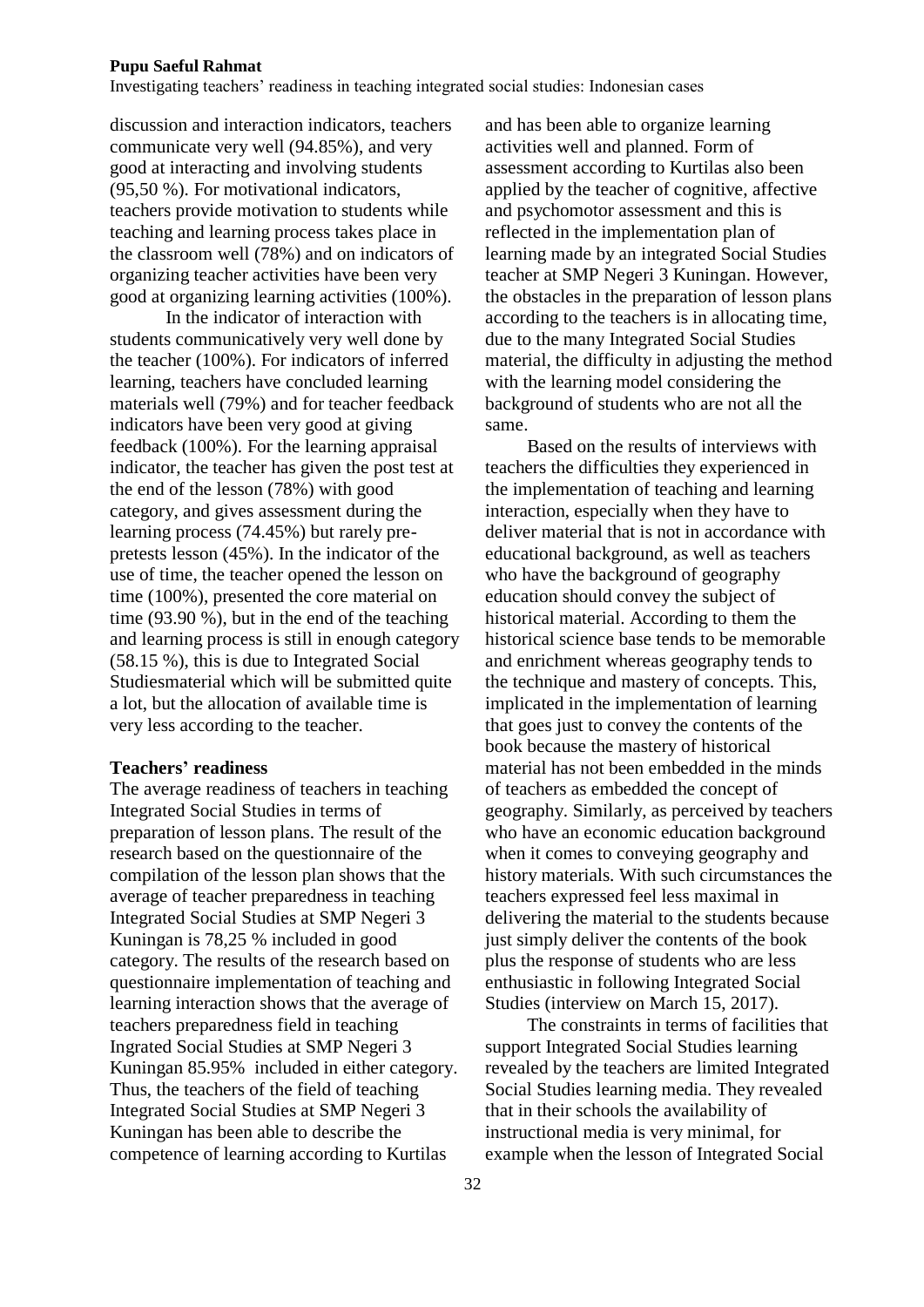Indonesian Journal of Learning and Instruction *Volume 1, Issue 1, April 2018*

Studiesgoes on the basic competence of interpreting the map about the pattern and shape of the earth, as the relevant media used is the map or the atlas, but the media is very limited in number, classes that will use quite a lot. Therefore teachers rarely use instructional media while teaching. However, these obstacles are overcome by teachers by making policies such as for atlases required by students to have their own.

Another reason the teacher disclosed about this media was about materials that did not need to use the media, as when on Integrated Social Studiesmaterial historical or sociological subject matter, according to them this material is enough to be delivered only by lecture method or discussion. Through interview writers with teachers who teach Integrated Social Studies in SMP Negeri 3 Kuningan they convey the suggestion that the school and the education office can more often conduct training for Integrated Social Studies so that their lack of understanding of materials that are not basic education they can be overcome. (Interview Thursday, March 23<sup>th</sup>, 2017).

The constraints in terms of facilities that support Integrated Social Studies learning revealed by the teachers are limited Integrated Social Studies learning media. They revealed that in their schools the availability of instructional media is very minimal, for example when the lesson of Integrated Social Studies goes on the basic competence of interpreting the map about the pattern and shape of the earth, as the relevant media used is the map or the atlas, but the media is very limited in number, classes that will use quite a lot. Therefore teachers rarely use instructional media while teaching. However, these obstacles are overcome by teachers by making policies such as for atlases required by students to have their own.

Another reason the teacher disclosed about this media was about materials that did not need to use the media, as when on Integrated Social Studies material historical or sociological subject matter, according to them this material is enough to be delivered only by

lecture method or discussion. Through interview writers with teachers who teach Integrated Social Studiesin SMP Negeri 3 Kuningan they convey the suggestion that the school and the education office can more often conduct training for Integrated Social Studies so that their lack of understanding of materials that are not basic education they can be overcome. (Interview Thursday, March 23<sup>th</sup>, 2017).

The core implementation of education in schools is teaching and learning activities, the success of teaching and learning activities determine the success of teachers and schools in implementing education. To achieve the success of learning in this case Integrated Social Studies learning, teachers are required to have readiness in preparing lesson planning and manage the implementation of good teaching and learning interaction. From the results of research conducted on teachers in the field of study teaching Integrated Social Studiesthat in general the readiness of teachers in the field of teaching Integrated Social Studiesin SMP Negeri 3 Kuningan included in the category of ready (79.85%).

From the results of research conducted on teachers in the field of teaching Integrated Social Studies at SMP Negeri 3 Kuningan in the results of questionnaires the level of teacher readiness in the field of teaching Integrated Social Studiesin terms of preparation of learning plans are included in either category (78.25%), this also in line with the results of observation assessment of the lesson plan has been included in the category of very good (93.85%) means that in general teachers of the field teaching Integrated Social Studieshas been able to describe the goal / competence of learning according to Kurtilas Integrated Social Studies well, able to choose and determine Integrated Social Studiesmaterials, able to organize the material well, able to determine the method of learning, able to determine the source / media learning, able to develop assessment tools and assessment techniques and able to allocate time well. Implementation of the interaction of teaching and learning in a questionnaire result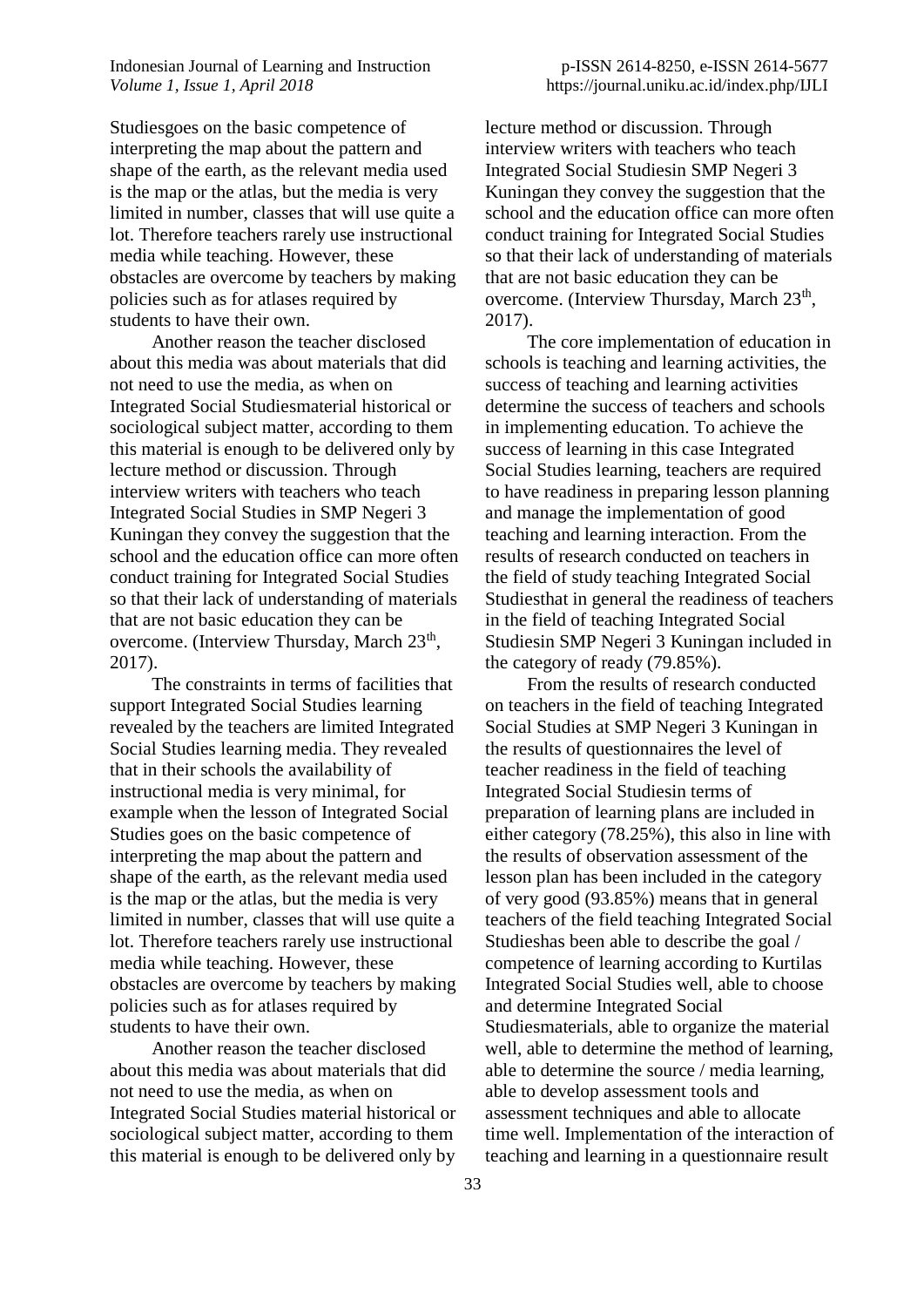Investigating teachers' readiness in teaching integrated social studies: Indonesian cases

has been included in good category (85.95%), it means that in general the teachers of Integrated Social Studiesteaching subject have been able to open the lesson well, able to present the material well, able to use media, able using props, using communicative subjects during the teaching and learning process, able to motivate students well, organize activities well, able to interact with students communicatively well, able to conclude learning and provide good feedback and able to carry out assessment and use the time with good. But unlike the observation of the implementation of learning is still in sufficient category (67.50%).

This difference is caused because one of the indicators in the implementation of teaching and learning interaction that is using media is not fulfilled by the teacher and this is also reflected from one of the questionnaire on learning media indicator that is in the category less (50%). Yet as Hamalik (1986) in Arsyad (2007) argues that the use of learning media in teaching and learning can generate new desires and interests, generate motivation and stimulate learning activities and bring psychological influences on students.

Through interviews with some teachers of Integrated Social Studies, it can be seen that teachers in the delivery of material that is not the same as the educational background has not been fully mastered. This is caused by several factors, such as the understanding of the material that has not been fully embedded such as educational background, limited funds, lack of training, limited facilities and infrastructure as well as integrated consolidated Social Studiesconcept that has not integrated integrally. In practice the Integrated Social Studies should integrate the learning of geography, economics, history and sociology but to separate the discussion in the chapters discussed. There remains a classification of geography chapters, economic chapters or historical chapters as well as sociology which actually indicates the incompatibility of Integrated Social Studies learning. Integrated Social Studies curriculum deserves a re-revision in its compilation. This

can only be resolved if the government, especially the education office, reviews the implementation of this Integrated Social **Studies** 

From the results of the research found that the interview result did not show comprehensively the result of the questionnaire. There is a difference between the two. In a questionnaire, teachers have been readiness in teaching Integrated Social Studies However, in interviews can be found some of the difficulties faced by teachers, especially in the mastery of the material. This is due to the questionnaire filling that is done based on the feeling of the research object so that the result tends to be good. In the interview, more open so that the researcher can find that the teacher of the subject teaching Integrated Social Studiesactually experience constraints in delivering Integrated Social Studies material that is not the same as the educational background, plus the limitations of Integrated Social Studies learning support tools that can hamper the teaching and learning process that ultimately will reduce the maximization of Kurtilas implementation especially in this Integrated Social Studies Therefore, Depdikbud and schools as institutions that oversee education need to routinely conduct training for teachers of study areas that teach Integrated Social Studies so that they can improve their professional competence.

#### **CONCLUSION**

Based on the discussion of research results, it can be concluded that in general, the readiness of teachers in the field of teaching Integrated Social Studies in SMP Negeri 3 Kuningan viewed from the management of learning included in the ready category. Obstacles faced by teachers in the field of study in teaching Integrated Social Studies is less united geography, economic, historical and sociological concepts in the minds of teachers, and the limitations of instructional means of learning Integrated Social Studiesat at school.

However, teachers and prospective teachers to continuously improve their professional competence in Integrated Social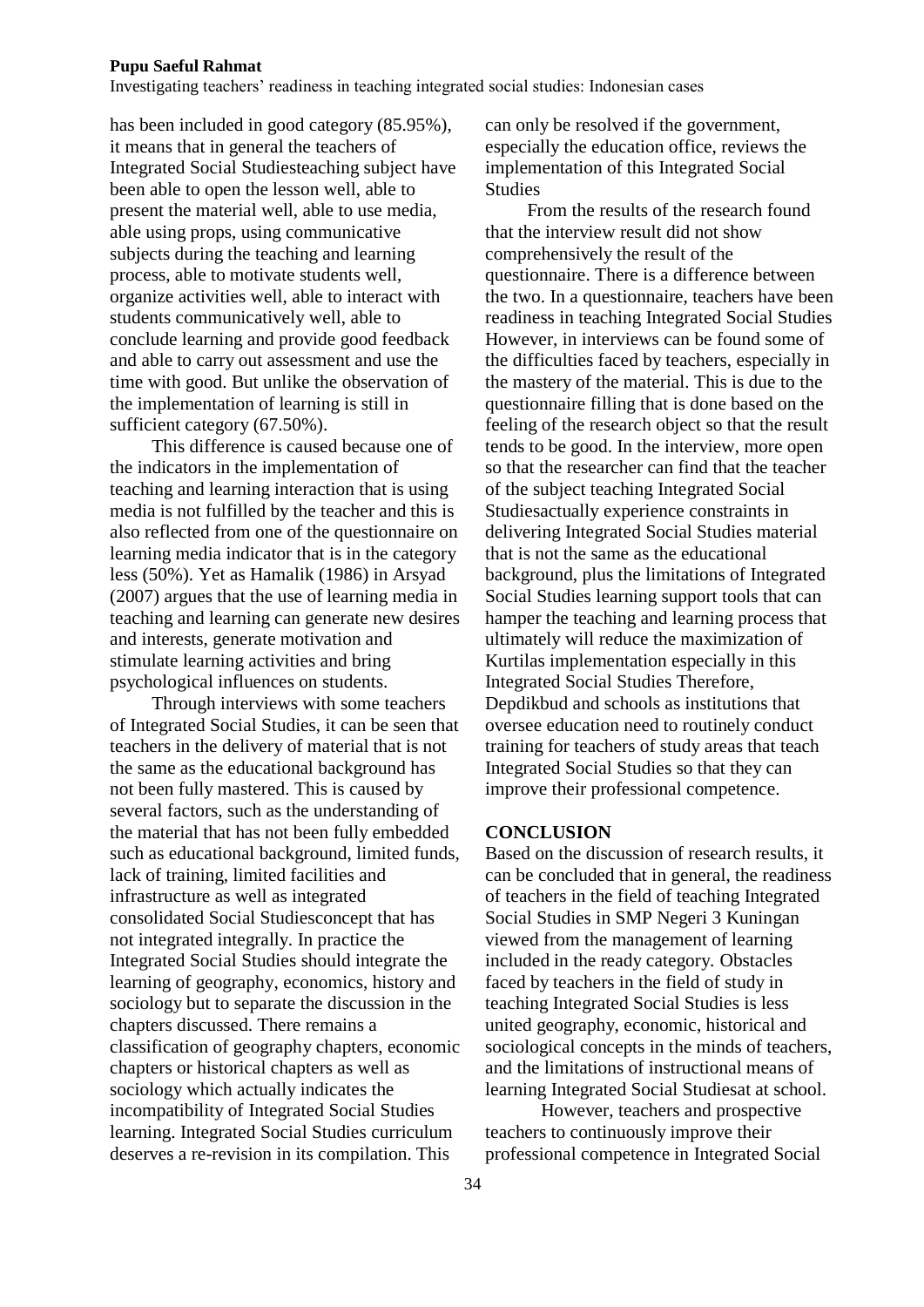Indonesian Journal of Learning and Instruction *Volume 1, Issue 1, April 2018*

Studies to support the implementation of Kurtilas on Integrated Social Studies learning. The school can also improve the procurement of infrastructure and supporting facilities of Integrated Social Studies learning. The government is also expected to regularly conduct training for teachers of the field teaching Integrated Social Studies to keep improving their professional competence.

#### **REFERENCES**

- Abror, A. R. (2012). *Psikologi pendidikan*. Yogyakarta: PT Tiara Wacana.
- Davis, G. A. ( 2012 ). *Anak berbakat dan pendidikan keberbakatan*. Jakarta: PT Indeks, Jakarta.
- Djamarah, S. B. (2010). *Psikologi belajar*. Jakarta: Rineka Cipta.
- Kunandar. (2008). *Guru profesional implementasi kurikulum tingkat satuan pendidikan (KTSP) dan*

*sukses dalam sertifikasi guru*. Jakarta: Raja Grafindo Persada.

- Majid, A. (2009). *Perencanaan pembelajaran mengembangkan standar kompetensi guru.*  Bandung: Remaja Rosdakarya.
- Ollila, J. (2017). Social studies in curriculum integration in elementary classroom: A case study on a Pennsylvania rural school. *Journal of Social Studies*.
- Rahmat, P. S. (2017) *Perkembangan peserta didik. Jakarta:* PT. Bumi Aksara.
- Risang, M. (2012). *Kiat sukses menjadi guru PAUD yang disukai anak-anak*. Yogyakarta: Araska.
- Sugiyono. (2008). *Metode penelitian pendidikan pendekatan kuantitatif, kualitatif dan R&D*. Bandung: Alfabeta.
- Suprijono, A. (2012). *Cooperative learning: Teori & aplikasi PAIKEM.* Yogyakarta: Pustaka Pelajar.
- Tay, L., & Diener, E. (2011). Needs and subjective well-being around the world. *Journal of Personal Social Psychology, 101*(2), 354-365.
- Toharuddin, *et al.* (2011). *Membangun literasi sains peserta didik.* Bandung: Humaniora.